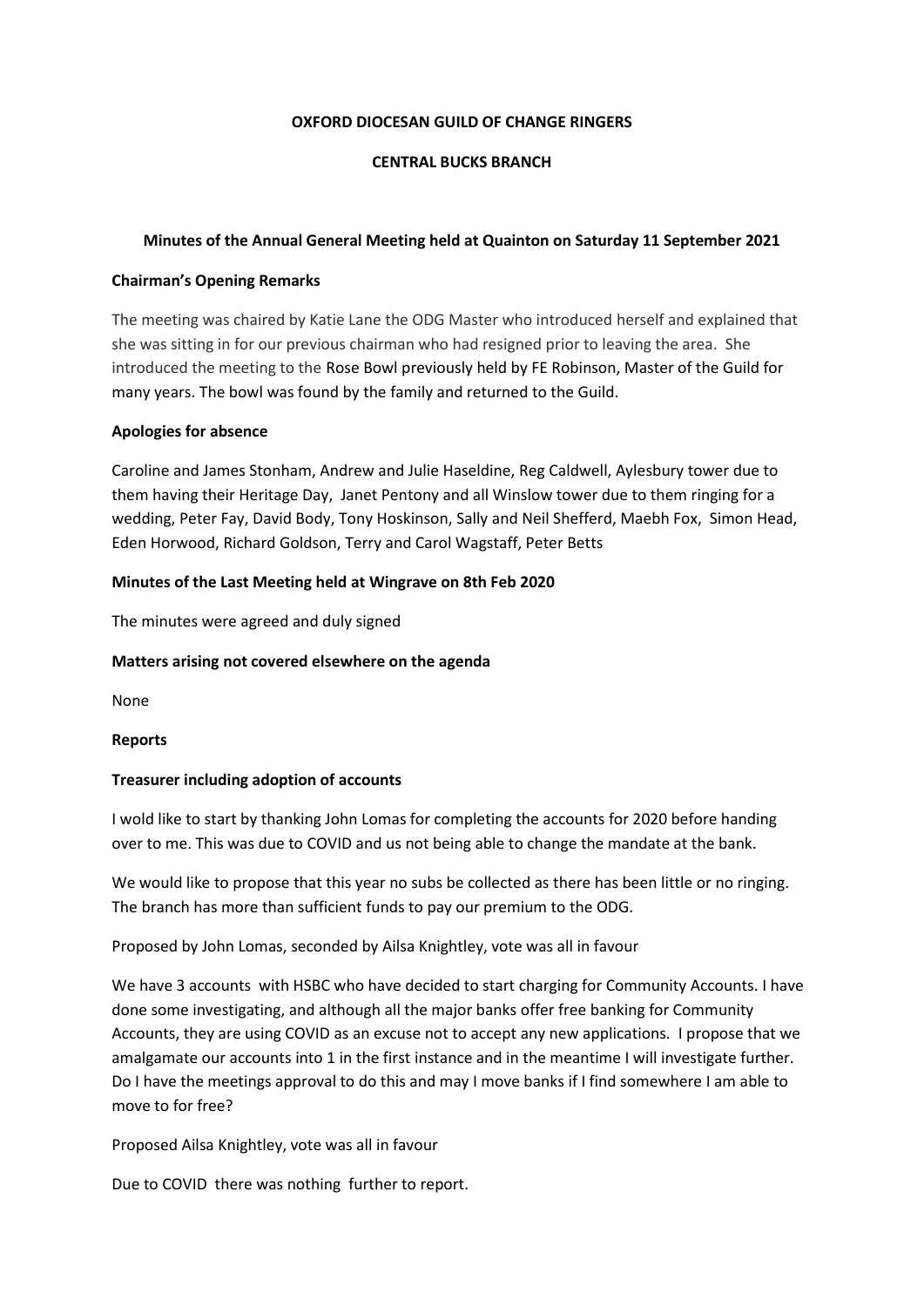#### **Membership**

**Election of New Members** 3 new members were proposed and elected, Eric Croker, Alex Croker and Karen Pile. Proposed by Katie Lane and seconded by Ailsa Knightley

#### **Nominations for distinguished members** None

**Election of Officers** Due to the resignation of all but a few members of the Committee and the reluctance of individuals to commit at the meeting it was decided that those positions agreed would be elected. All other names would be listed and the roles distributed at the next committee meeting.

**Treasurer** Ailsa Knightley

**Deputy ringing masters** Andrew Haseldine and Ailsa Knightley

**Web master** Ted Robinson

**Independent Examiner** John Lomas

Other names to be on the committee; Sherri Woodland, Maebh Fox, Janet Pentony, Oliver Rhodes, Rachel Sheppard, Jan Robinson, David Body, Graham Gulliver, Karen Pile, John Chantler, Cristina Galatanu

**Branch Matters** None

**George Edmans Bell Fund** Nothing to report

**Recruitment & Training** TBA

**Communications** Reminder that Tower representatives should share all emails coming from the ODG or branch with the rest of their members

**Branch programme, Practices, Striking Competition, Branch Outing, Orchard Cup, Annual Dinner, Guild Events, Special events 2022** All TBA

**Any Other Business** Brief discussion regarding the Guild 6 bell striking competition. We will try to field a team but not sure if we can within the rules.

**Date of Next Annual General Meeting** To be held on Saturday 12 February 2022, hopefully at East Claydon

# **ADDENDUM TO THE MEETING**

A further meeting of Committee members was held at the Carpenters Arms Pub in Stewkley on 17 October 2021.

Those present: Ailsa Knightley, David Body, Jan and Ted Robinson, John Lomas, Sherri Woodland, John Chantler, Cristina Galatanu, Janet Pentony, Oliver Rhodes, Maebh Fox, Barry Egglesfield.

This meeting was chaired by Ailsa Knightley.